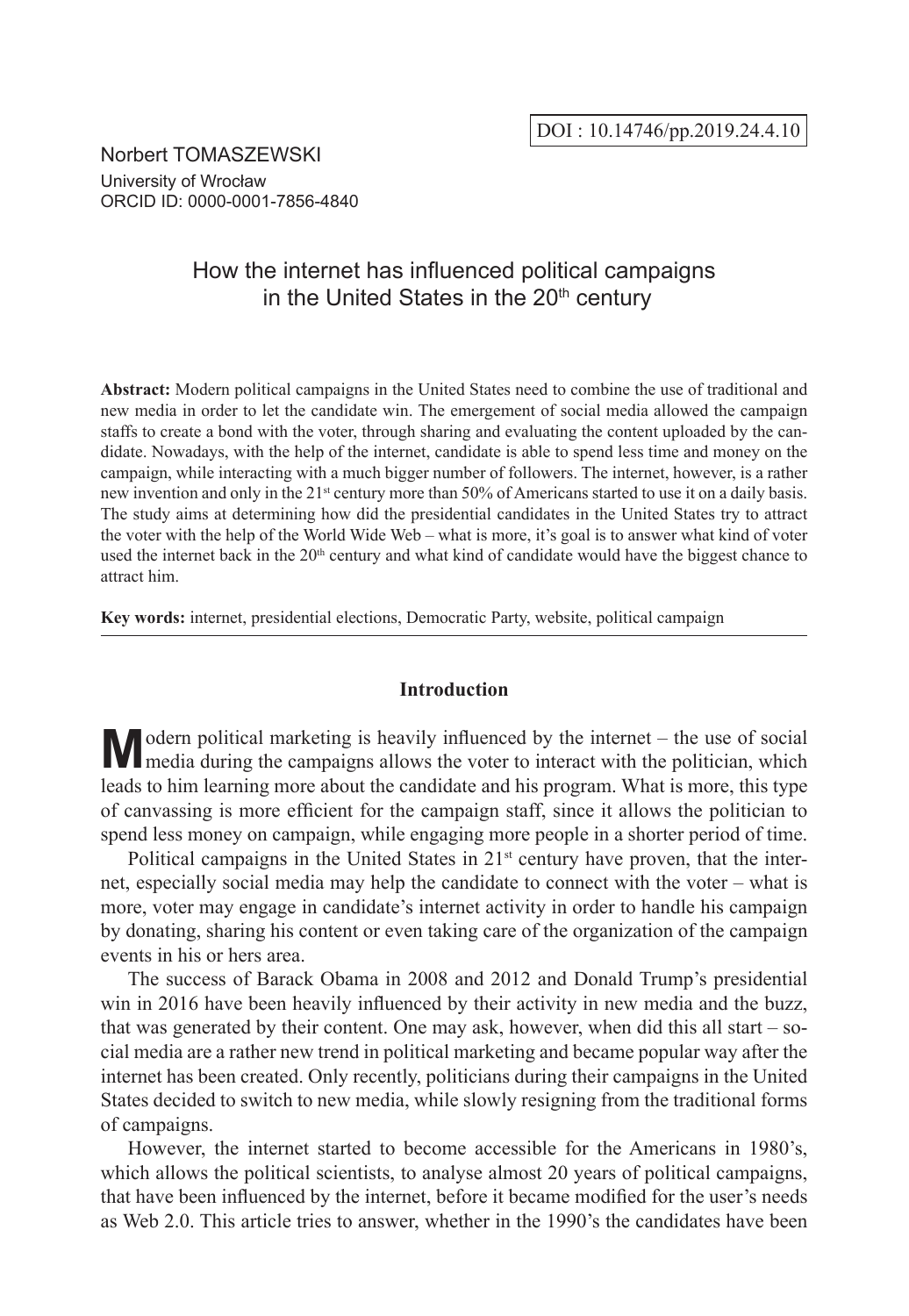using internet to reach out to the voters and whether it was successful. What is more, it will shows which of the candidates were the precursors of the internet use in political campaigns (especially the presidential ones) and if this way of communicating with the voter has let them create a bond with them, that traditional media could not ensure. The analysis of 1992, 1996 and 2000 presidential campaign along with the campaign of Jesse Ventura, who campaigned for the position of the Governor of Minnesota in 1998 should allow us to acknowledge the power of the internet in political marketing way before its global era.

# **Theoretical framework**

According to Ulrich Saxer, media are "complex institutionalized systems around organized channels of communications of specific performative capacity" (Saxer, 1980), which can be understood, that media often combine different roles in the society, such as organizations or social systems.

The further analysis of this subject leads to a division into traditional and new media; in this model, traditional media can be understood as the forms of mass communication, which were created before the rise of the digital media, such as television, radio or newspapers. New media allowed the recipient of the information to moderate and rate them – Logan defined them as "those digital media, that are interactive, incorporate two-way communication and involve some form of computing" (Logan, 2010). Before its era, internet has mostly been used for the search of the information and access of a needed data. As Christian Fuchs has been established in his work, over the last years, the web was reshaped from a system, that focuses on providing the information, to a one, that concentrates on the communication between the users and the community building (Fuchs, 2012, p. 3).

This allows standard internet users to express their views and to seek for the citizens, who share their political views. This new situation, however, has demolished the until this time order, on which the political marketing and communication were based, mainly because the standard mass media have stopped meeting voters expectations (Tomaszewski, 2017, p. 99).

In 2004, a Web 2.0 term became popular, mainly because of the O'Reilly Media Group, which has organized conferences, that briefly described how the modern internet has been reshaped. Tim O'Reilly, who was a chef of O'Reilly media, stated, that because of the evolution of the world wide web, standard media begin to allow their subscribers to change their policies and evaluate their ideas in order to build a better product (O'Reilly, 2005). What is more, O'Reilly has established how do the internet users communicate with each other; as they exchange the content they are receiving, they create a form of cyber-socializing through blogs and other social media tools (2005). From this moment, the internet was not only a simple code, that linked the users, it allowed them to express their personality. In order to let the user find the similar content, cookies applications have been created, which allowed their devices to not only remember their choices, but also to influence them, by suggesting similar subject of their thoughts. This led to a new way of political activism, which focused on the new media and of course has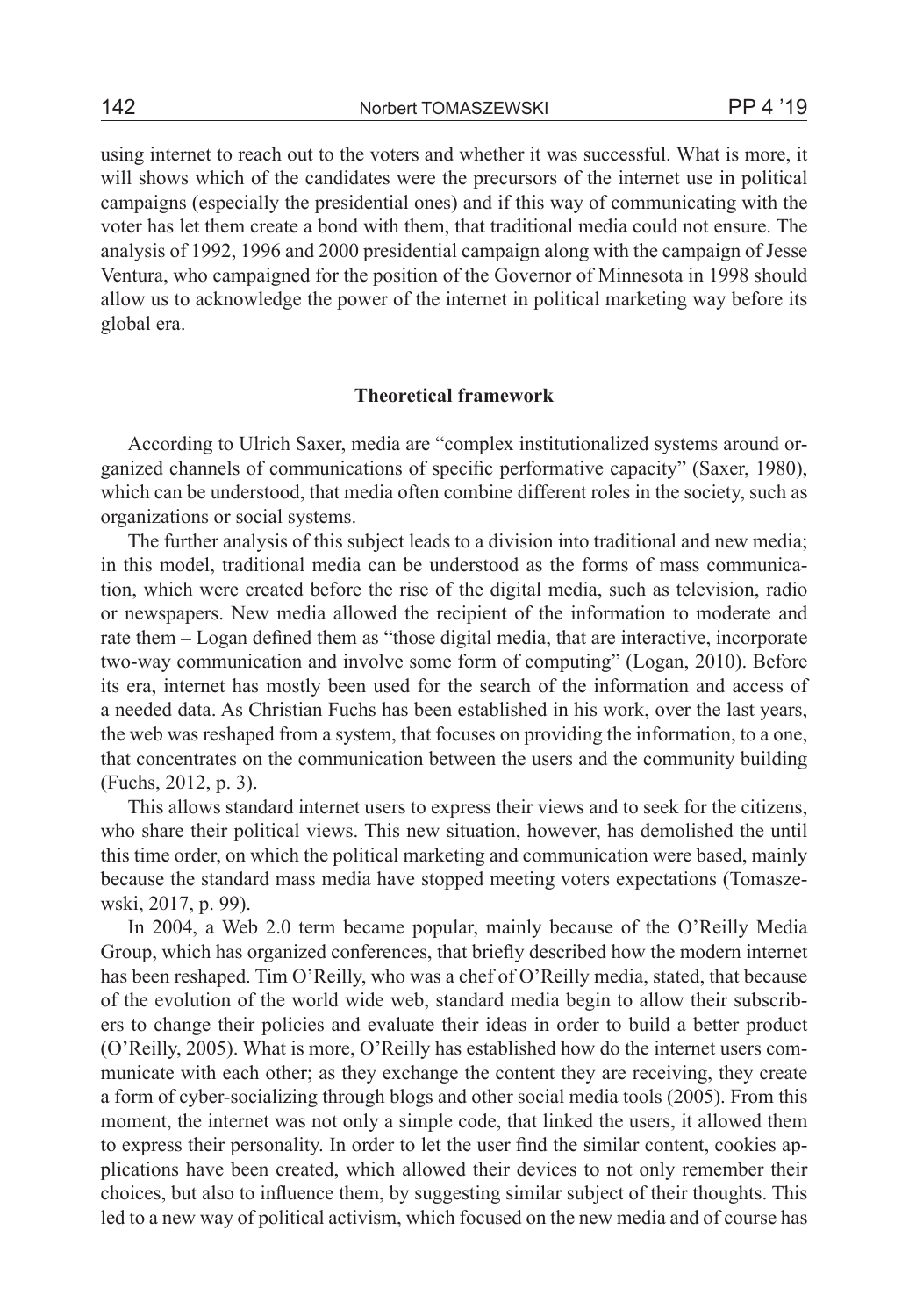been recognized by the interest groups, which wanted to establish relationships with the citizens (Tomaszewski, 2017, p. 100). It was obvious, that the politicians would find out, that the internet is the best form of communication with the voter, since it would be less expensive; moreover, they would spend less time on campaign events, while attracting a bigger group of potential voters.

As Williams and Gulati have described in their paper, that was published in 2007, as the candidates focus on Web 2.0 tools in political campaigns, social media let them control the content they are creating and as well how the content is received and evaluated by the web users, which may lead to the initiation of the content with other users, who share their political views (Williams, Gulati, 2007, s. 4).

### **1992 presidential elections – the beginning of a digital era**

Back in the 1992, the internet was becoming more and more popular in the United States. As the table shows, it became more and more accessible for the citizens (voters), who could get the information about the candidate.





**Source:** Merit Network, Inc.

As a result, many candidates decided to focus on the new technology to attract the voter. Bill Clinton, during his campaign created a website, that allowed his supporters to get the information about the policies, that he was supporting and the full text of speeches (Hendricks, Kaid, 2004, p. 4). Apart from launching a website, Clinton also distributed speeches, biographies of the candidate and his political program in the internet community, through posting this content in various discussion groups (Chadwick, Howard, p. 14). Last, but not least, the Democratic candidate made his e-mail available for the voters through internet service providers such as Compuserve (2010). His presidential campaign was also supported by the Democratic internet users, mainly college students,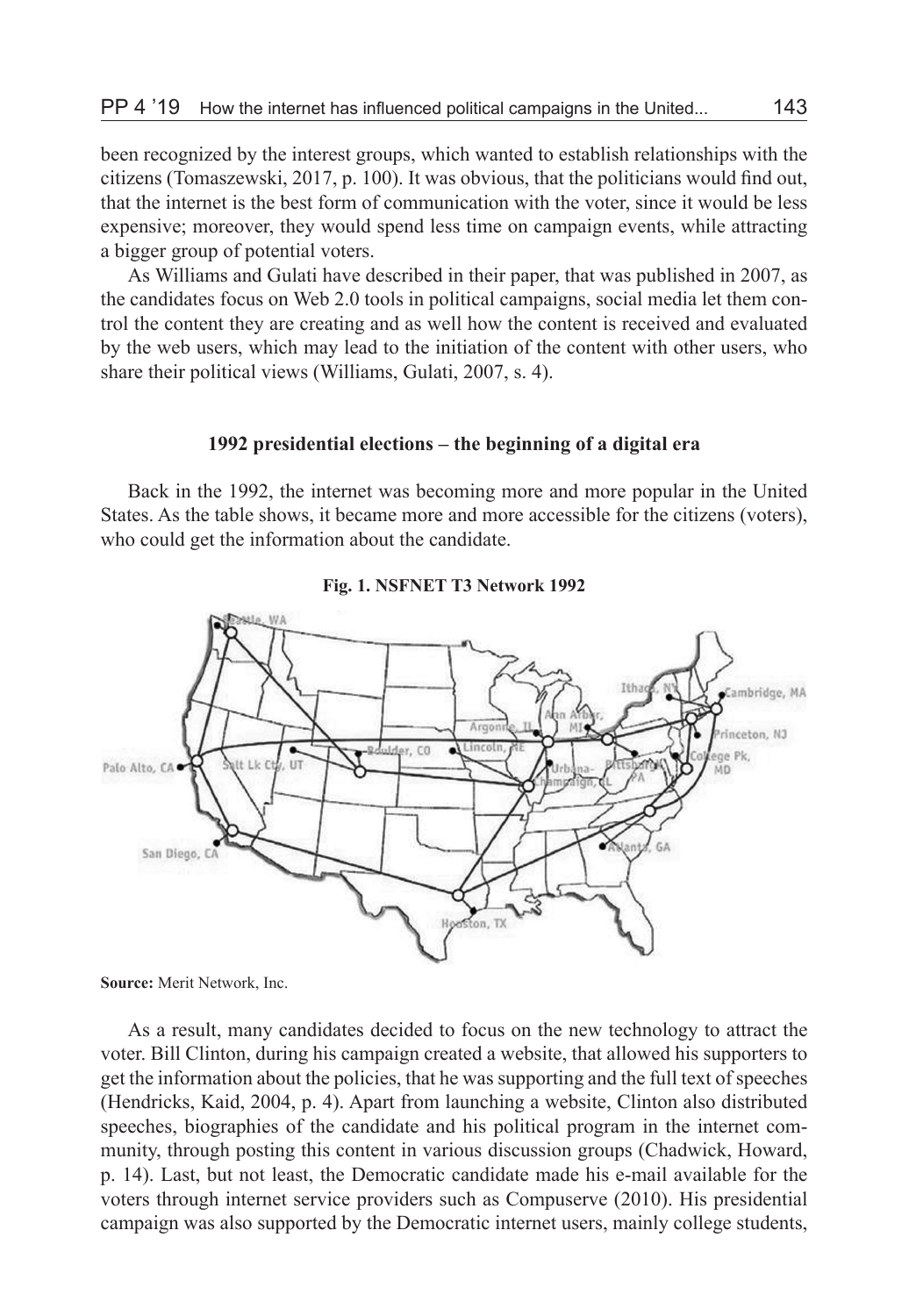who generated first "internet buzz" for the candidate, by sending e-mails and joining the bulletin groups (Klotz, 2003, p. 67). During his campaign, Clinton was able to generate nearly 800 postings weekly with one study showing, that the group of internet users, that supported him was that wide, that his campaign headquarters was not able to provide any interesting tasks for them (2003). This analysis shows, that his campaign staff tried to flirt with new technologies, but was not really able to connect with the users with each of the sides providing content, but without allowing to interact with it and evaluate it.

Another candidate, that used internet, while fighting for the nomination was Larry Agran. Former Mayor of Irvine received over 58,000 votes during the Democratic primaries, but is remembered as a true pioneer of online campaigning, who used the dial-up services such as the aforementioned Compuserce, American Online or Prodigy. The website posted news about the voters becoming bored with the current political campaigns, providing such terms as "cyberspace campaigning or "modemocracy" to describe the voters, who look for the campaign news on the internet (McCracken, 2016). As Agran was not party's favourite and he even was not invited to the Democratic debate on NBC, he got to the voters one day earlier through CompuServe and provided a speech, that was reached by 850,000 subscribers (2016). What is more, he even organised an online conference at the beginning of 1992 and became the first candidate to do so. Agran has also held online  $Q\&A$ 's, during which he would speak out loudly the answers to the questions, that were asked on the message boards, so his transcriptionist could quickly type and post them (Smith, 2016).

Another politician, who decided to focus on the use of new media was Jerry Brown, who at that time was a former governon of California. What attracted him to the internet were the small costs of online canvassing, being compared to the traditional ways of handling the political campaigns, the same attribute, that encouraged aforementioned Agran. In March of 1992, Brown held a meeting on Genie, an online service message board, that was attended by 200 internet users and later organised similar event on CompuServe (2016). Since Argan did not really play an important role during the 1992 elections, Brown is acknowledged as the first major primary candidate, who used internet as a form of canvassing. On the message boards, he was leaving personal comments regarding Jesse Jackson, which were posted from a borrowed MacBook (2016).

Hence, the internet in 1992 elections, one needs to reconsider the role of Prodigy, a network, that at that time has introduced a news database, that was available for the users for \$12.95 per month, which was called Prodigy's Political Profiles (Belton, 1992). The news team has cooperated with the League of Women Voters in order to increase the voter turnout during the 1992 elections (1992). Website posted information about the primaries, debates, conventions and caucuses – what is more, it allowed the user to search through a database by the zip code (1992). The most significant role of the website was the identification of the candidates by the political profiles. Potential voter could check how their candidate has voted on the policies they were interested in (1992). Prodigy knew, that this could revolutionize how the voters would seek the information about the candidates, that is why the website has offered ads to the candidates, which would cost above \$10,000 (Schwartz, 1992).

It is worth to mention, that at that time the internet was only available to a privileged group of people, which stated, that the politicians were trying to target a very specific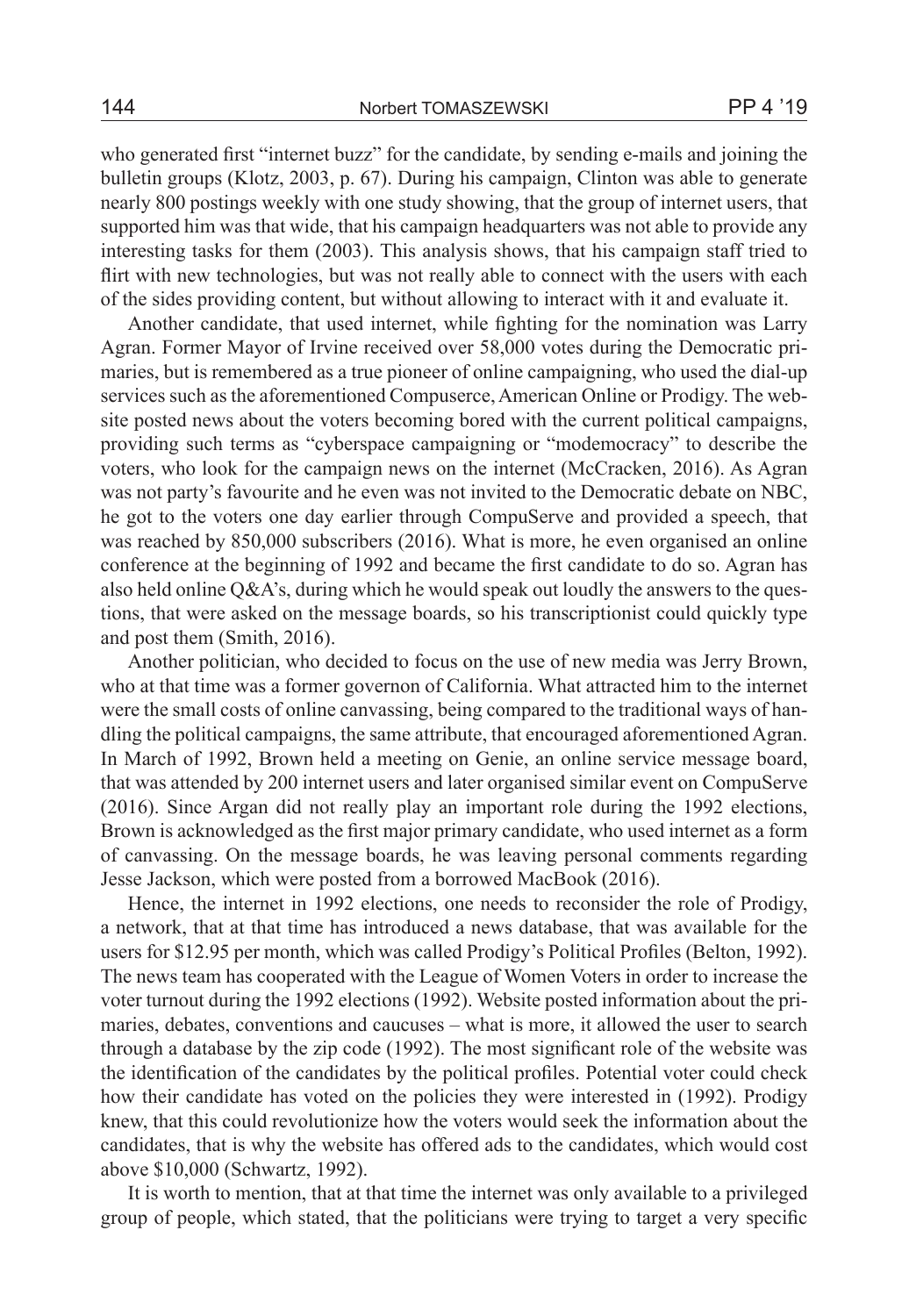type of voter. With the web reaching more and more citizens, next elections seemed promising for the fans of new technologies in political campaigns.

#### **1996 – The year, the internet became a common tool**

Over the next four years, the internet has developed, thanks to the release of Mosaic, which was the first popular browser. Web seemed like a new media tool, that would revolutionize the politics, since the politicians no longer needed to use message groups to reach the users, as they slowly resigned from Prodigy or Compuserve in order to launch their own websites. As Pew Research Center states in their analysis, at that time more than one in five American citizens have been using the internet in order to find the news.

|                                                   | Trend in Online Use |           |     |    |                  |    |       |  |
|---------------------------------------------------|---------------------|-----------|-----|----|------------------|----|-------|--|
|                                                   | 1995<br>------ 1996 |           |     |    |                  |    | Early |  |
|                                                   | June                | Jan       | Feb |    | March April July |    | Sept  |  |
|                                                   | 委                   | 委         | 委   | 委  | 委                | 委  | 委     |  |
| Total<br>Goes Online for                          | 14                  | 21        | -21 | 22 | 20               | 22 | 22    |  |
| Current events/<br>political news<br>Presidential |                     | n/a 11 11 |     | 14 | 10               | 13 | 12    |  |
| election news                                     | n/a                 | n/a       | 4   | 4  | 3                | з  | 5     |  |

**Fig. 2. Trend in Online Use**

**Source:** Pew Research Center.

Because of that, the 1996 presidential elections became the first ones, when the candidate has organised a fundraiser for his campaign with a minor success – Bill Clinton was able to gather \$10,000 through internet donations, which may not look spectacular, but at that time was a big thing (Hendricks, Kaid, 2004, p. 4). These elections, as it has been already aforementioned, were the first ones, when the parties have launched their campaign websites. Republican National Party was the first one, launching their website rnc.org in March of 1995, while the Democrats have launched their website month later with the address dnc.org (Chadwick, Howard, 2010, p. 14). Even during the Republican primaries, the candidates such as Lamar Alexander, Steve Forbes or Phil Gramm have launched their websites (2010).

The candidate's websites were not that popular until Bob Dole, the Republican nominee has invited the viewers to visit his website after the speech during the presidential debate. Even though he made a mistake while encouraging the voters to do that, by saying, that the address is www.dolekemp96org and forgeting a dot before "org," his website managed to be visited by 2 million web users within the following 24 hours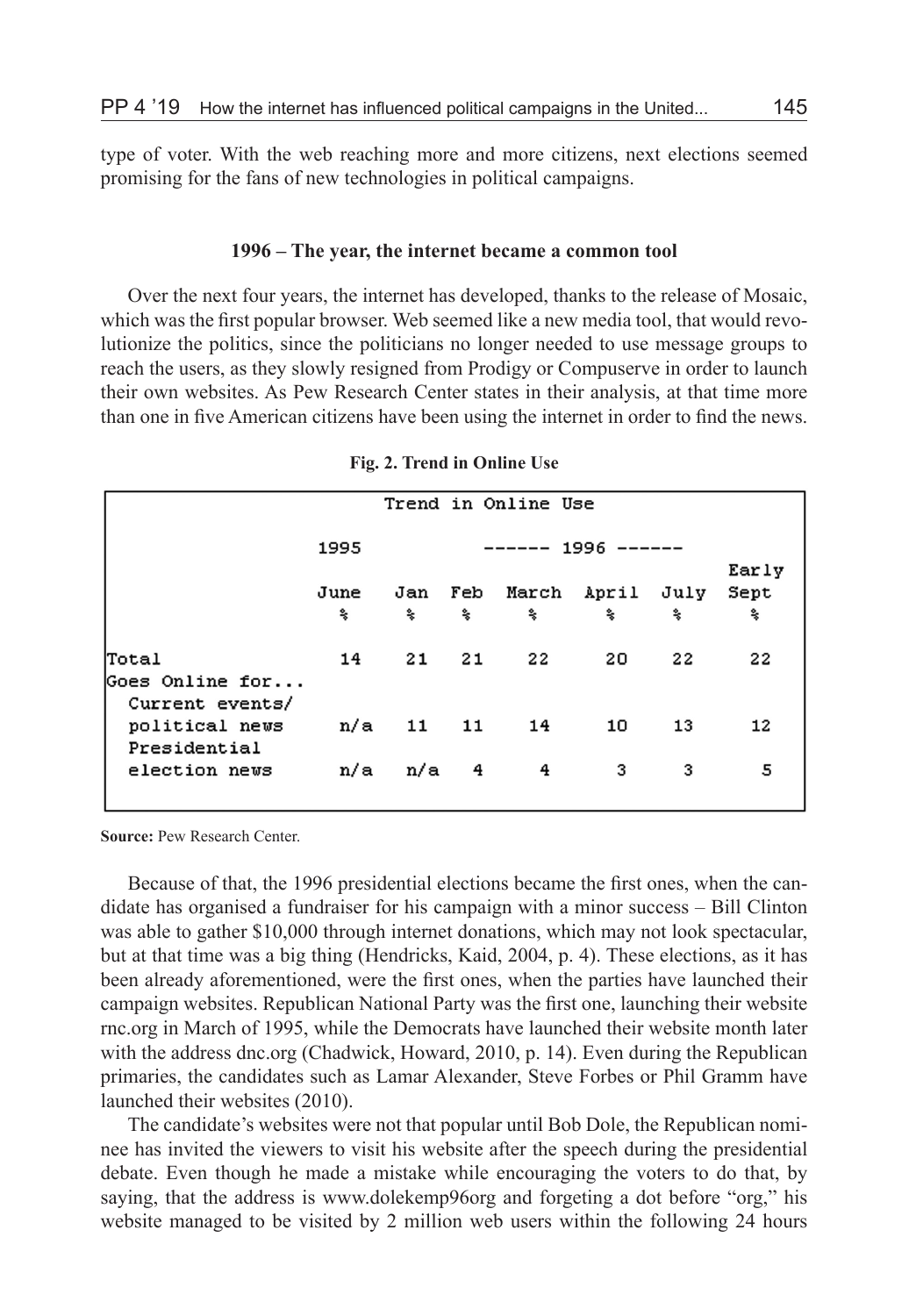(Cornfield, 2004a, p. 3). The candidates created cyber campaign offices, in which the user had the access to the speeches, fundraisers, papers, that described the policies of the candidate and audio and video clips (Johnson & Braima, Sothirajah, 1999, p. 101). Candidates bragged about how successful their websites were, the Republican Party announced, that over 8,000 people have visited their website in order to sign the guest book and 10,000 people subscribed to Bob Dole's mailing list. The Democratic Party, however, also had nice results with Clinton and Gore bragging, that their website had 1,000,000 visitswithin the first ten days (1999).

The websites also tried to attract specific voters, as for instance the website of Lamar Alexander, who was a Republican candidate during the primaries, had a red plaid background, which was supposed to reach to the working class (Stromer-Galley, 2014). Clinton's and Gore's website offered downloadables such as wallpapers and screensavers; the most interesting thing, however, was the welcome audio file from Clinton. Even though Dole has lost the elections with Clinton, he will be remembered as a candidate, that surprised the Democrats with his innovative tools, that allowed him to reach the internet users in quicker way. What is interesting, is the fact, that his website is still working; while visiting the dolekemp96.org website, one may find the information on his agenda, news headlines and the interactive part, in which the user may play games, check the trivia and download the postcards.

The 1996 presidential elections have proven, that the internet was becoming more and more important as a new media tool during political campaigns in the United States. As the web developed over four years, it no longer was available only for a small group of priviliged citizens and was becoming more and more common. The study from the Pew Research Center, that was conducted between July and September of 1996 shows, that Clinton was the most popular candidate among internet users.

|                                                                                                  | Political Profile Of Online Users* |                 |        |  |  |  |  |
|--------------------------------------------------------------------------------------------------|------------------------------------|-----------------|--------|--|--|--|--|
|                                                                                                  | Total                              | Wtd.            | Online |  |  |  |  |
|                                                                                                  | Pop.                               | $Pop.+$         | Pop.   |  |  |  |  |
|                                                                                                  | 冬                                  | 冬               | 冬      |  |  |  |  |
| Party ID                                                                                         |                                    |                 |        |  |  |  |  |
| Republican                                                                                       | 29                                 | 31              | 34     |  |  |  |  |
| Democrat                                                                                         | 33.                                | 31              | 28     |  |  |  |  |
| Independent                                                                                      | 32                                 | 35              | 36     |  |  |  |  |
| 1996 Pres Pref#                                                                                  |                                    |                 |        |  |  |  |  |
| Clinton                                                                                          | 49                                 | 48              | 47     |  |  |  |  |
| Dole                                                                                             | 34                                 | 36              | 38     |  |  |  |  |
| Perot                                                                                            | 11                                 | 12 <sup>7</sup> | 12     |  |  |  |  |
| 1996 Cong $Preff$                                                                                |                                    |                 |        |  |  |  |  |
| Republican                                                                                       | 44                                 | 46.             | 50     |  |  |  |  |
| Democrat                                                                                         | 49                                 | 48.             | 47     |  |  |  |  |
|                                                                                                  |                                    |                 |        |  |  |  |  |
| * Based on 2,724 interviews/690 online users conducted July, Sept 1996.                          |                                    |                 |        |  |  |  |  |
| + Demographically balanced sample (see footnote on previous page).<br># Among registered voters. |                                    |                 |        |  |  |  |  |
|                                                                                                  |                                    |                 |        |  |  |  |  |

#### **Fig. 3. Political Profile of Online Users**

**Source:** *Campaign '96*, 1996.

The study has also proven, that the internet users had a bigger knowledge about the candidates than the average voter  $-71\%$  of them knew, that Bob Dole called for a 15%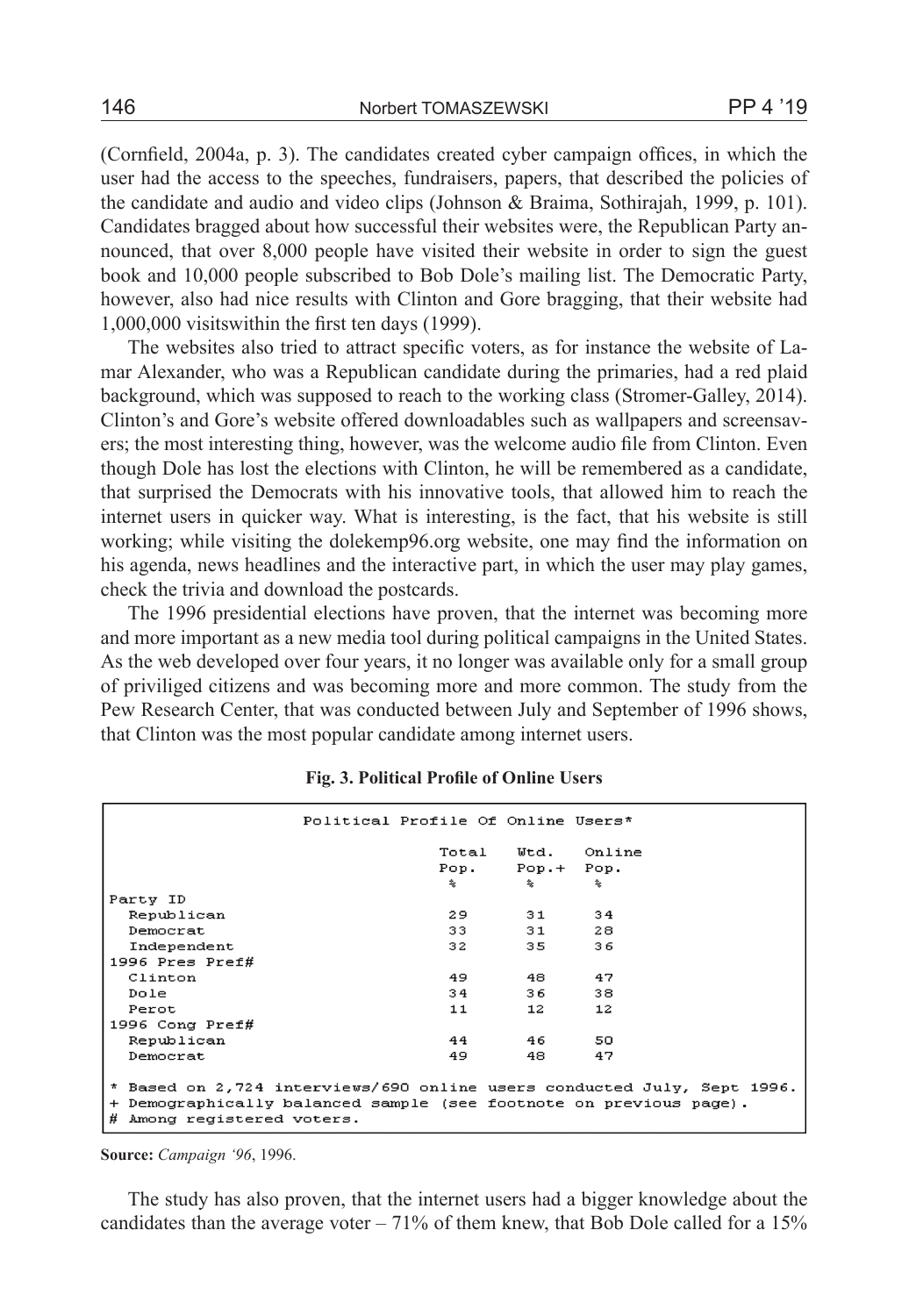tax cut. 55% of the users acknowledged, that "bridge to the future" was a phrase, that was linked to Bill Clinton (*Campaign '96*, 1996).

The candidates were able to use more tools while attracting the voter on the internet, they no longer needed to visit message boards – now they were able to launch their own websites, where they could post and share the content, that was related to their campaigns. Furthermore, they could appeal to the younger voters with internet gadgets such as designed wallpapers, screensavers and online games.

However, this did not mean, that the web users were fully satisfied with the content they received. In 1996, 10% of the voters have stated, that they have gathered the information about the candidates from the web, but only 25% of them felt, that these information were useful (Leuschner, 2012). Nevertheless, according to political scientists the internet had a huge positive impact on the 1996 elections. People, who used internet on a more frequent scale, tended to look for the political news over the web, which allowed to spread a bigger political awareness. Internet became a platform for new ways of political activity, as from 10 to 25% of internet users stated, that they were involved in online politics at some level (Katz, Rice, 2002, p. 148).

# **2000 presidential elections – how online fundraisers became a crucial part of modern political campaigns**

The 2000 presidential race was predicted as a first, when the campaigns would reach the digital era and slowly resign from the traditional forms of media, taking into consideration the fact, that 50% of Americans were already online (Klotz, 2004, p. 67). This allowed the less popular primary candidates to use this source as a way to raise money for the campaign.

As John McCain could not count on huge support among the Republicans with George W. Bush being everyone's favourite, he decided to organise cyber fundraisers to fuel his campaign. In 1999, McCain's website McCain2000.com started to become popular between the voters – in December, a new version has been launched called Mc-Cain Interactive – website allowed the user to search for the online locations across the country, that could allow to generate buzz for the candidate in user's area (Tomlinson, 2003, p. 180).

The candidate has sent an e-mail to his subscribers stating, that the internet will play a crucial role in his primary campaign. The visitors of the website were able to check the alerts, which have displayed, whether McCain is going to canvass in their area, or even could exchange the information between the campaign staffs all over the country in need for some canvassing materials such as stickers (2003). This has created a new model of handling the political campaigns, as McCain not only decided to rely on new media, but also has urged his supporters to use the internet to handle his campaign. As he was becoming more and more popular among the Republican voters, McCain knew, that the buzz generated around him in the traditional media would pay off on the internet. When he won the New Hampshire Republican primaries, more voters started to get interested in his policies. After his success, McCain was receiving tons of online donations, his campaign staff advised, that his campaign was receiving \$18,000 an hour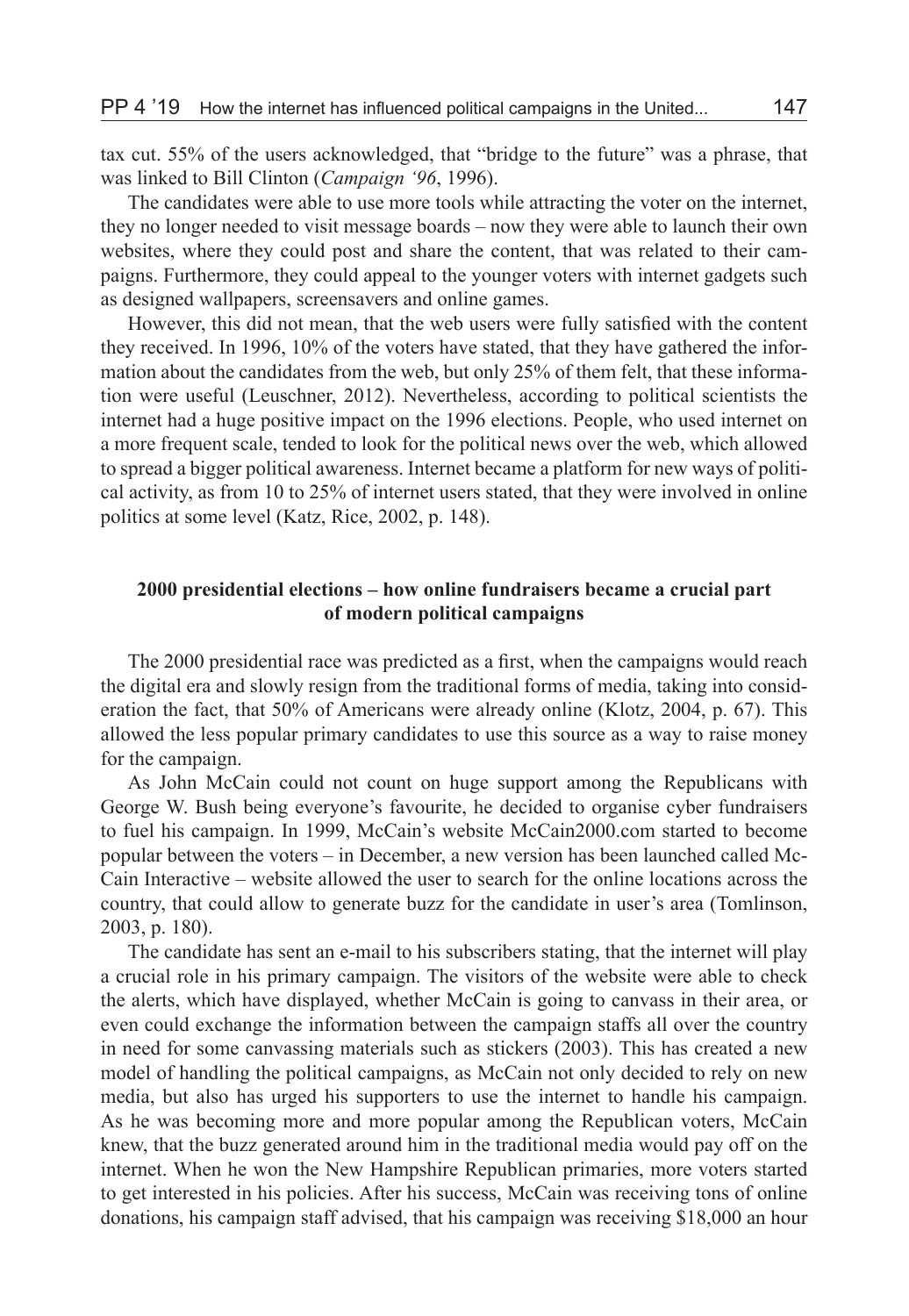(Natta Jr., 2000). Apart from that, over 7,000 new volunteers have signed in at his website. McCain has raised \$2.2 million over the internet, which was the best result among the Republicans. What is interesting, is the fact, that he relied on rather small donations with the average being around \$115, which shows, that he was supported by the ordinary, conservative citizens (2000). According to his webmaster, Max Fose, before conceding to George W. Bush, John McCain managed to raise \$6.4 millions of donations and had 142,000 volunteers (Buie, 2000).

However, McCain's campaign was not the first one, that has been collected \$1,000,000 of donations. Bill Bradley, who was taking part in the Democratic primaries, requested in June 1999 for the ruling of Federal Election Commission, that the online contributions from the credit cards would be made available as the federal matching funds (Eagleton, 2016). When he managed to succeed, his online campaign has been fueled by the donations.

George W. Bush did not seem to follow the internet trends, which allowed his opponents to attack him on the internet, as a satirist Zack Exley has created a website called gwbush.com, on which a fake picture, that showed Bush snorting cocaine was posted (Buie, 2000). As Bush reacted to the website angrily, it became more popular. Nevertheless Bush had a quite strong support on the internet, as he bragged, that over 80,000 people have sent the donations to his campaign. What is interesting, is that he has made his donations public, so everyone could see who supported him financially, which led to the media attacking other candidates regarding this issue (2000). In 2000, Bush managed to raise over \$3,600,000 online and additional \$2.4 million during the recount in Florida (2000).

On the other hand Al Gore knew, that the internet can be a key to reach young voters. His website, algore2000.com, allowed the users to connect through an "Instant Message Net" option, which collected the data from the users in order to find them potential friends, with whom they could discuss politics, which shows how the beginning of Web 2.0 worked. Ben Green, who was Gore's webmaster, made the website available for every day operations, for instance a Gore 2000 FASTTV viewer allowed the user to watch clips, commercials and speeches (Buie, 2000). He even managed to attract computer geeks – since his website was built with an open source code, they could analyse it in order to find a message from the candidate (2000). Gore and his team have also launched a mobile version of the website. The Democratic candidate has also engaged in online discussions, as during the primaries he has sent a video e-mail to Bill Bradley, that in a skeptical way asked about his policies on healthcare (2000). It is worth to mention, that Bush has earned a symbolic win during the presidential debate on the  $3<sup>rd</sup>$  of October, 2000. As his website managed to automatically refresh itself in order to show the transcript of his speech, Gore's supporters had to refresh the website by themselves to find new information (Lewicki, Ziaukas, 2000). Last, but not least, Gore became a target for the opponents and comedians, when he announced in a CNN interview in 1999, that he basically "invented the internet" (Wiggins, 2000). This quote has been riddiculed by David Letterman, Jay Leno and many other comedians and Republican politicians.

The last main candidate, that used the internet in order to reach a nice result during the 2000 presidential elections was Ralph Nader, a candidate from the Green Party. Only three days after he announced his website votenader.com, the website received 4,000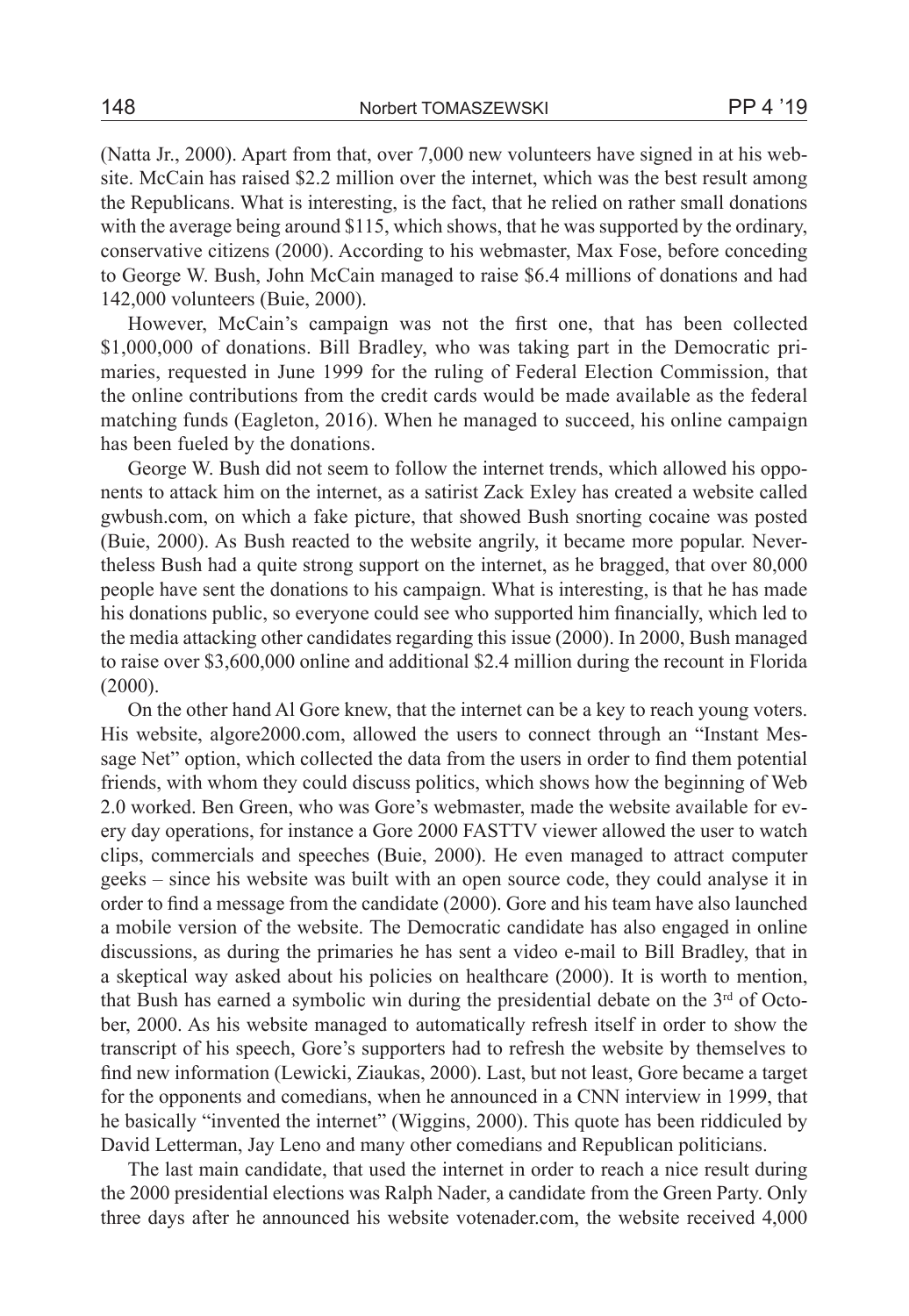viewers. Nader started to organise online fundraisers only at the end of his campaign, which earned him around \$100,000 (Bimber, 2003, p. 184). The candidate managed to have almost 40,000 volunteers signed up to his website. What is the most interesting in his case, is how the internet community tried to cooperate between each other to reach their goals. As Nader did not really have the chance to win the elections, progressive voters were afraid, that a vote for him may let George W. Bush win with Al Gore. Not only did the campaign specialists create a website called nadersraidersforgore.com, on which they tried to demonstrate, that Nader voters should choose Gore; many websites have been created, which encourage a vote swap – in areas, where Gore was close to Bush, Nader voters would be encouraged to vote for the Democratic nominee, whereas in the areas, where Nader had a good result, Gore voters would vote for the Green Party candidate, so he would secure a 5% result, which would allow the Green Party to receive the funds from the state (Stromer-Galley, 2014, p. 59).

# **Conclusions**

The end of the  $20<sup>th</sup>$  century has brought a revolutionary approach to the political marketing and political campaigns, thanks to the invention of the internet. Beginning with the visible influence of the internet community groups in 1992, the study shows how the candidates in US presidential elections tried to engage with the voters; both the conservative and liberal ones. It is obvious, that in 1992 politicians could only interact over the web with the IT geeks and the small group of people, who could afford having the internet, but four years later the article proves, that the internet has been slowly developing with its users, becoming more and more accesible to the middle class. With the development of new media, politicians needed to find new way to reach the internet users, which would be easier and more efficient – that is why they started launching their own websites, which helped them track their fans by a location, send group messages and provide canvassing materials such as screensavers or wallpapers. What is more, the voter could check the political program of the candidate.

It is needed to be stressed, that not only presidential campaigns used the internet as a main power in order to communicate with the voter, as one needs to remember the case of Jesse Ventura, who as a third-party candidate won the race for the position of Governor of Minnesota. Many of the internet users could take part in the elections, as the law allowed same-day registration and Ventura used the new media to inform them about such possibility (Klotz, 2004, p. 71). All the information about the rallies were posted on his website and through e-mails, that were collected throught the subscription; Ventura proudly admitted, that the internet was used as a main nervous system of the campaign (Thompson, 2003).

The 2000 presidential elections have made the use of the internet in political campaigns mainstream – candidates from all of the parties used web in order to collect donations from the supporters; the development of the internet allowed them to post videos on their websites and even provide a live coverage of the debates. The case of John Mc-Cain shows, that the internet was the perfect mean of use for the candidates, who were not poll's favourites and did not have that much media coverage as their opponents. By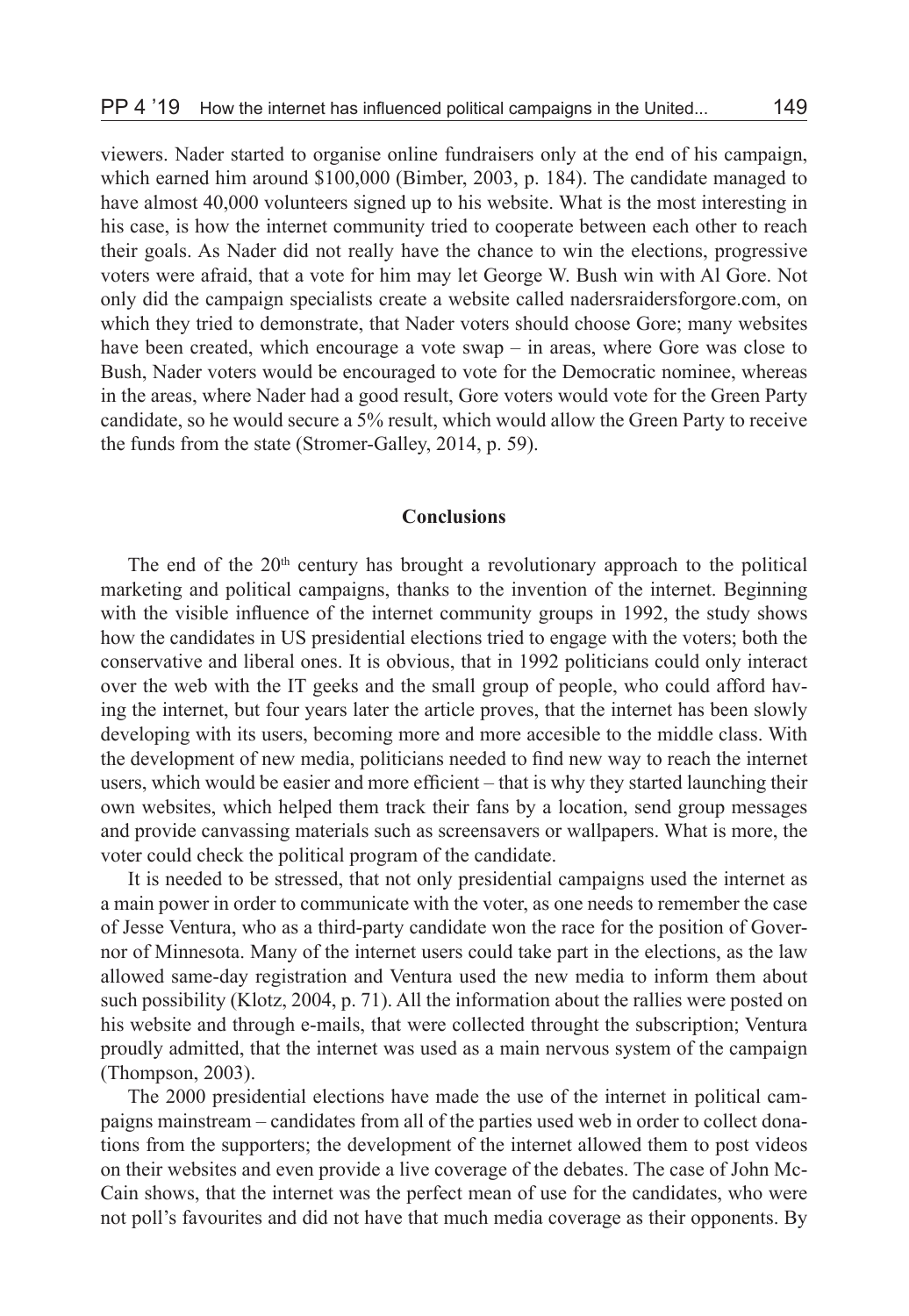creating an online community, they could interact with young voters, who previously would not care much about the elections. The users also started to help the candidates on a much bigger scale, through the creation of the discussion groups, which would be the first signs of the social media era.

Study, supported by the Pew Research Center's statistics proves, that the internet users at that time were more interested in politics – as they reached out to the internet to get the news, they were becoming more and more involved in the politics. One may ask, what are the differences between the voter-internet user nowadays and the one from the  $20<sup>th</sup>$  century? Recently, the internet has been flooded with fake news websites, that manipulate the viewers in order to support the political candidate represented by them. Even the internet users create media bubbles, through sharing and posting crucial political news, that support their theses, which leads to a polarization of the political views on the internet. Before the Web 2.0 era, when the internet users simply wanted to receive the information and engage in campaigning activities, it was quite easy to avoid internet trolls and various information traps, that were waiting for them. The most important difference, however, is the fact, that as the candidates were quite new to the internet, they did not focus on negative campaigns, because they just wanted to attract the voters, who happened to use new technologies; nowadays the candidate needs to entertain the voter and share his private life in order to appear more Average Joe-like to him. Internet has became as a huge power, that can allow the candidate to win the elections, but with the great power comes great responsibility, which not everyone seems to care about.

As campaigns have reached the internet era, the candidates needed to follow the trends in order to keep up with the young, technology-oriented voters. The study shows how the relationship between the candidate and the internet has developed, as at first it was perceived as an interesting curiosity, that would create a media buzz, but later became an important part of the campaigning process. This was mainly caused by the fast spread of the internet access in the United States, as every year more voters used the internet to get the news. The history shows, that it was just a beginning of the wider trend in political marketing, which ha been slowly marginalizing the traditional media.

#### **Bibliography**

- Belton J., *Prodigy makes a foray into politics; database to offer users information on local, national races*, "The Washington Post", 17.02.1992, https://www.washingtonpost.com/archive/business/1992/02/17/prodigy-makes-a-foray-into-politics/9b9c9fb7-2271-45eb-88df-239245ac8278/?utm\_term=.88493c61ae0b, 12.12.2017.
- Bimber B., Davis R. (2003), *Campaigning Online: The Internet in U.S. Elections*, Oxford University Press.
- Buie J. *Internet Innovations in 2000 Presidential Campaign*, "250 Years of Politics", 28.12.2000, https://pcppe.wordpress.com/2000/12/28/internet-innovations-in-2000-presidential-campaign/, 16.06.2017.
- *Campaign '96 Gets Lower Grades from Voters*, "Pew Research Center", 15.11.1996, http://www.people-press.org/1996/11/15/campaign-96-gets-lower-grades-from-voters/, 07.08.2017.
- Chadwick A., Howard P. (2010), *Routledge Handbook of Internet Politics*, Taylor & Francis.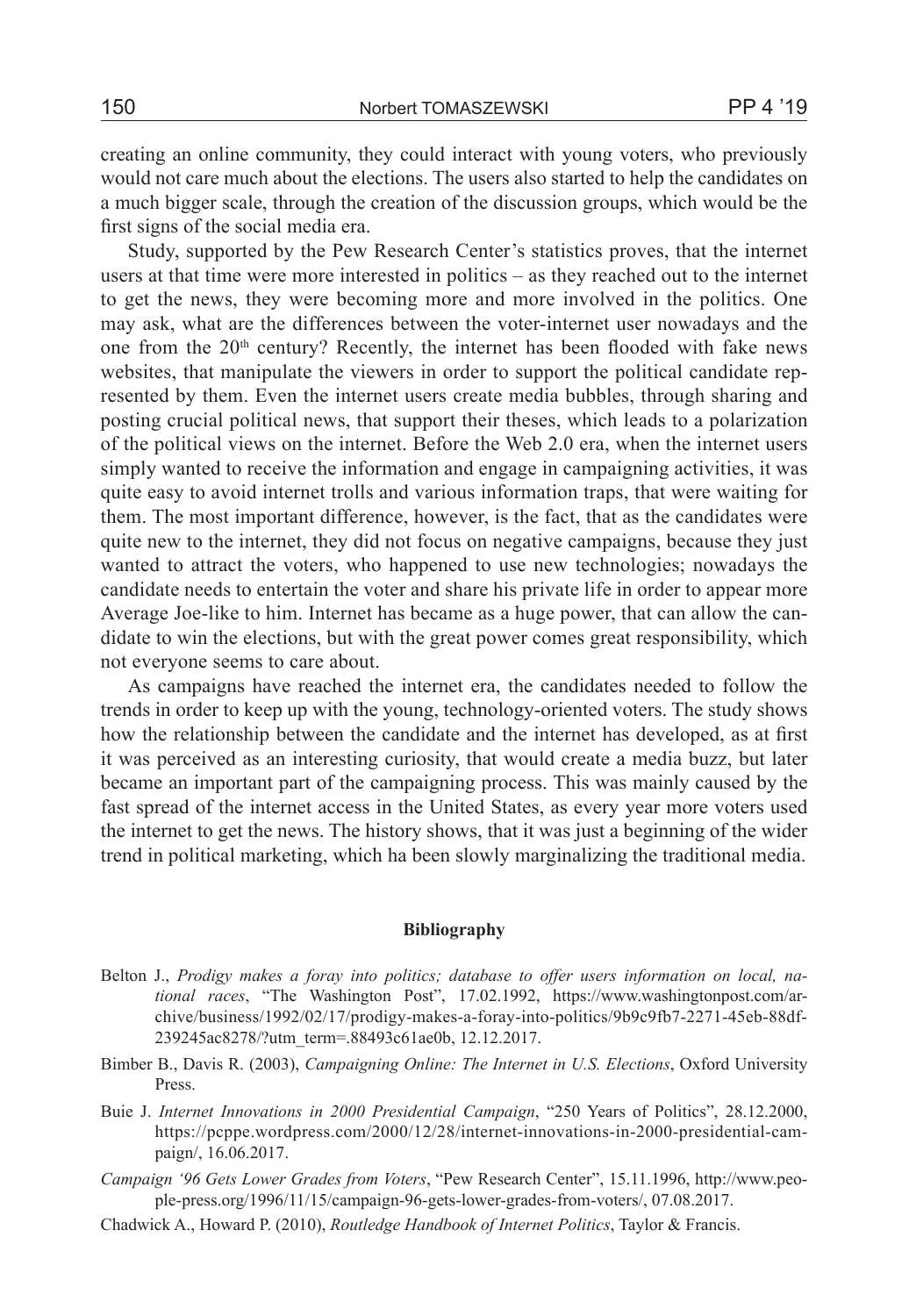- *E-Gov: Best Practices*, Eagleton Institute of Politics, 04.05.2016, http://www.eagleton.rutgers.edu/programs/egov/bp\_politics.php, 23.11.2017.
- Fuchs Ch. (2012), *Internet and Surveillance: The Challenges of Web 2.0 and Social Media*, Routledge, New York.
- Gulati G., Williams C. (2007), *Social Networks in Political Campaigns: Facebook and the 2006 Midterm Elections*, Bentley College Department of International Studies, Waltham.
- Hendricks J., Kaid L. (2014), *Techno Politics in Presidential Campaigning: New Voices, New Technologies, and New Voters*, Routledge.
- Johnson T. J., Braima M., Sothirajah J. (1999), *Doing the Traditional Media Sidestep: Comparing the Effects of the Internet and Other Nontraditional Media with Traditional Media in the 1996 Presidential Campaign*, "Journalism & Mass Communication Quarterly", vol. 76, issue 1.
- Kaid L. (2004), *Handbook of Political Communication Research*, Routledge.
- Katz J., Rice R. (2002), *Social Consequences of Internet Use: Access, Involvement, and Interaction*, MIT Press.
- Klotz R. (2004), *The Politics of Internet Communication*, Rowman & Littlefield.
- Leuschner K. (2012), *The Use of the Internet and Social Media in U.S. Presidential Campaigns: 1992– 2012*, James Madison University.
- Lewicki D., Ziaukas T. (2000), *The Digital Tea Leaves of Election 2000: The Internet and the Future of Presidential Politics*, First Mind.
- Logan R. (2010), *Understanding New Media: Extending Marshall McLuhan*, Peter Lang.
- Mc Cracken H., *1992. The year presidential campaigning went online*, "Fastcompany", 11.03.2016, https://www.fastcompany.com/3065162/1992-the-year-presidential-campaigning-went-online, 29.10.2017.
- Natta Jr. D., *THE 2000 CAMPAIGN: THE MONEY GAME; McCain Gets Big Payoff On Web Site*, "The New York Times", 04.02.2000, http://www.nytimes.com/2000/02/04/us/the-2000-campaignthe-money-game-mccain-gets-big-payoff-on-web-site.html, 17.08.2017.
- Saxer U. (1980), *Die Massenmedien im Leben der Kinder und Jugendlichen: eine Studie zur Mediensozialisation im Spannungsfeld von Familie, Schule und Kameraden*, Klett und Balmer.
- Smith E., *The Surprising Impact the 1992 Presidential Election Had on the Modern Internet*, "Motherboard VICE", 19.10.2016, https://motherboard.vice.com/en\_us/article/qkjx85/the-surprisingimpact-the-1992-presidential-election-had-on-the-modern-internet, 11.11.2017.
- Stromer-Galley J., *This Is What Campaign Websites Looked Like in 1996*, "Politico", 20.03.2014, https:// www.politico.com/magazine/story/2014/03/campaign-websites-1996-104827, 10.09.2017.
- Thompson N., *The Internet and Political Campaigns*, "The Globalist", 16.06.2003, https://www.theglobalist.com/the-internet-and-political-campaigns/, 15.10.2017.
- Tomaszewski N. (2017), *The impact of Internet 2.0 on behaviour of the voters in the United States the analysis of 2016 presidential primaries*, "Annales UMCS Sectio K", vol. 24, no. 1.
- Wiggins R., *Al Gore and the Creation of the Internet*, "First Mind", 02.10.2000, http://firstmonday.org/ ojs/index.php/fm/article/view/799/708, 14.12.2017.

#### **Jak Internet wpłynął na kampanie polityczne w Stanach Zjednoczonych w XX wieku**

### **Streszczenie**

Współczesne kampanie polityczne muszą sprawnie operować zarówno tradycyjnymi środkami przekazu, jak i nowymi mediami, by ich kandydat mógł wygrać. Rozwój social mediów pozwala nawiązać relację z wyborcą, poprzez możliwość udostępniania oraz interakcji kontentu udostępnianego